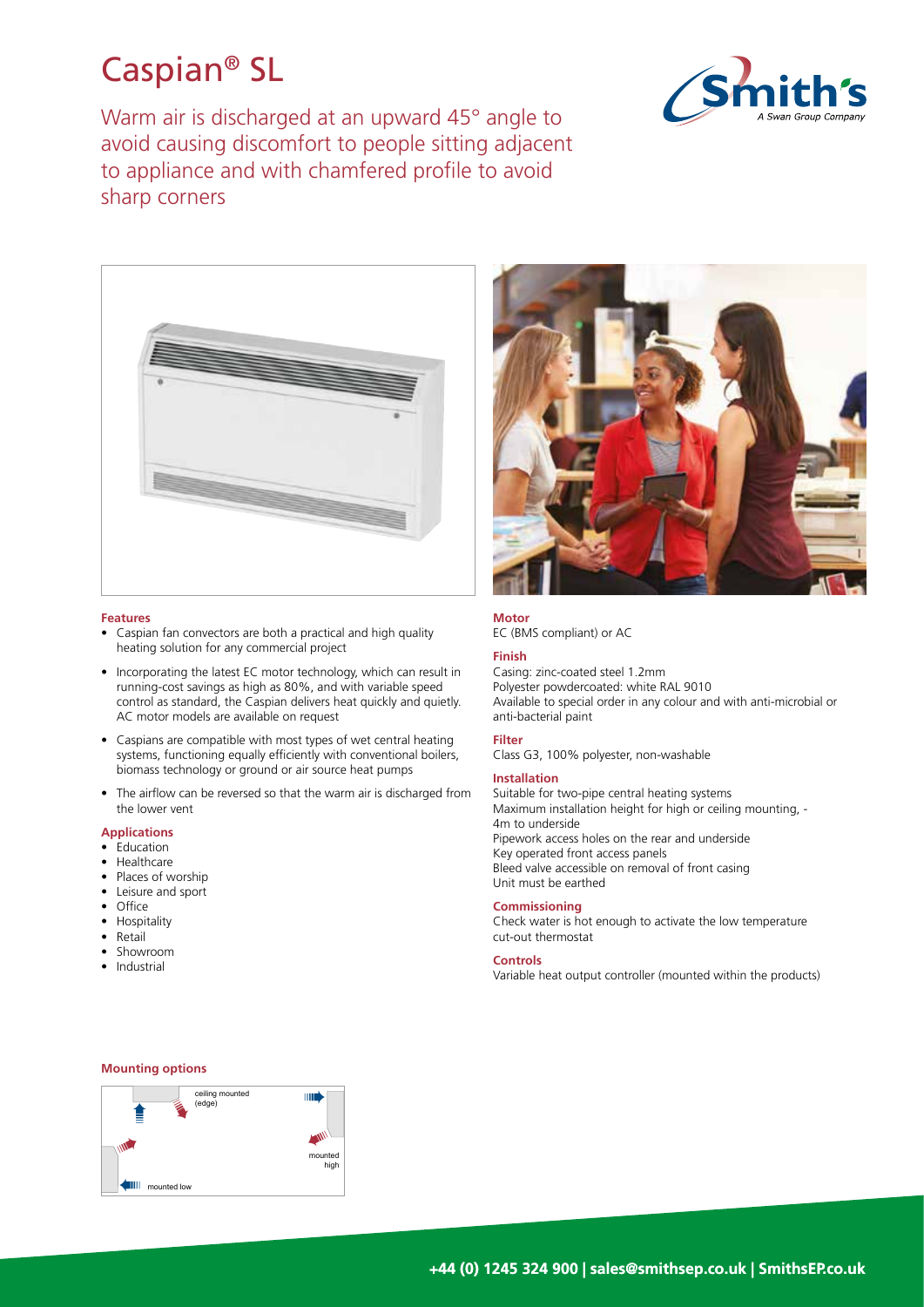# Caspian® SL



Warm air is discharged at an upward 45° angle to avoid causing discomfort to people sitting adjacent to appliance and with chamfered profile to avoid sharp corners

# **Heat output**

| Model          | Heat Output at 80° |                       |                     | Heat Output at 75° |                       | Heat Output at 70° |             |                       | Heat Output at 65°  |             |                       | Heat Output at 60°  |             |                       |              |
|----------------|--------------------|-----------------------|---------------------|--------------------|-----------------------|--------------------|-------------|-----------------------|---------------------|-------------|-----------------------|---------------------|-------------|-----------------------|--------------|
|                | Low<br>(kW)        | <b>Medium</b><br>(kW) | <b>High</b><br>(kW) | Low<br>(kW)        | <b>Medium</b><br>(kW) | High<br>(kW)       | Low<br>(kW) | <b>Medium</b><br>(kW) | <b>High</b><br>(kW) | Low<br>(kW) | <b>Medium</b><br>(kW) | <b>High</b><br>(kW) | Low<br>(kW) | <b>Medium</b><br>(kW) | High<br>(kW) |
| CASPIAN SL 60  | 3.2                | 4.4                   | 5.9                 | 2.9                | 4.1                   | 5.3                | 2.6         | 3.7                   | 4.8                 | 2.3         | 3.2                   | 4.2                 | 2.0         | 2.8                   | 3.6          |
| CASPIAN SL 90  | 5.2                | 7.8                   | 10.3                | 4.8                | 7.2                   | 9.6                | 4.4         | 6.7                   | 8.9                 | 3.9         | 6.0                   | 8.0                 | 3.5         | 5.3                   | 7.1          |
| CASPIAN SL 120 | 6.7                | 10.7                  | 14.5                | 6.1                | 9.7                   | 13.2               | 5.6         | 8.7                   | 11.9                | 4.9         | 7.7                   | 10.6                | 4.1         | 6.8                   | 9.4          |
| CASPIAN SL 150 | 14.8               | 15.4                  | 16.2                | 13.7               | 14.2                  | 15.2               | 12.5        | 13.1                  | 14.0                | 11.3        | 11.9                  | 12.8                | 9.9         | 10.8                  | 11.6         |
| CASPIAN SL 180 | 17.2               | 18.2                  | 19.2                | 16.2               | 17.0                  | 18.0               | 14.9        | 15.7                  | 16.7                | 13.6        | 14.4                  | 15.4                | 12.4        | 13.3                  | 14.1         |

|                | Heat Output at 55° |                       |                     | Heat Output at 50° |                       |                     | Heat Output at 45° |                       |                     | <b>Heat Output at 40°</b> |                       |              |
|----------------|--------------------|-----------------------|---------------------|--------------------|-----------------------|---------------------|--------------------|-----------------------|---------------------|---------------------------|-----------------------|--------------|
| Model          | Low<br>(kW)        | <b>Medium</b><br>(kW) | <b>High</b><br>(kW) | Low<br>(kW)        | <b>Medium</b><br>(kW) | <b>High</b><br>(kW) | Low<br>(kW)        | <b>Medium</b><br>(kW) | <b>High</b><br>(kW) | Low<br>(kW)               | <b>Medium</b><br>(kW) | High<br>(kW) |
| CASPIAN SL 60  | 1.7                | 2.4                   | 3.1                 | 1.4                | 2.0                   | 2.5                 | 1.1                | 1.5                   | 1.9                 | 0.8                       | 1.0                   | 1.2          |
| CASPIAN SL 90  | 3.0                | 4.6                   | 6.2                 | 2.6                | 3.9                   | 5.3                 | 2.0                | 3.1                   | 4.1                 | 1.5                       | 2.2                   | 2.9          |
| CASPIAN SL 120 | 3.4                | 5.8                   | 8.1                 | 2.7                | 4.8                   | 6.9                 | 2.0                | 3.7                   | 5.4                 | 1.3                       | 2.6                   | 3.9          |
| CASPIAN SL 150 | 8.8                | 9.7                   | 10.4                | 7.5                | 8.2                   | 9.0                 | 6.2                | 6.9                   | 7.5                 | 4.8                       | 5.4                   | 6.1          |
| CASPIAN SL 180 | 11.3               | 12.0                  | 12.8                | 9.8                | 10.5                  | 11.2                | 8.4                | 9.1                   | 9.4                 | 6.6                       | 7.3                   | 7.8          |

Heat output testing based on BS EN442 using mean water temperature, 18°C entering air temperature, 10° temperature drop

|                |                              |                      |                |                          | <b>Total Power Consumption</b> |                                   |               |                        |              |                   |
|----------------|------------------------------|----------------------|----------------|--------------------------|--------------------------------|-----------------------------------|---------------|------------------------|--------------|-------------------|
| <b>Model</b>   | Flow & return<br>connections | <b>Fused</b><br>spur | Low<br>(Watts) | <b>Medium</b><br>(Watts) | High<br>(Watts)                | <b>Water Capacity</b><br>(Litres) | High<br>(dBA) | <b>Medium</b><br>(dBA) | Low<br>(dBA) | Casting<br>colour |
| CASPIAN SL 60  | 22mm                         | 3A                   | 8              | 24                       | 40                             | 0.92                              | 50            | 42                     | 33           | white             |
| CASPIAN SL 90  | 22mm                         | 3A                   | 15             | 43                       | 70                             | 1.50                              | 53            | 42                     | 34           | white             |
| CASPIAN SL 120 | 22mm                         | 3A                   | 13             | 62                       | 110                            | 2.08                              | 58            | 46                     | 35           | white             |
| CASPIAN SL 150 | 22mm                         | 3A                   | 20             | 144                      | 177                            | 2.58                              | 59            | 47                     | 36           | white             |
| CASPIAN SL 180 | 22mm                         | 3A                   | 26             | 124                      | 220                            | 3.18                              | 59            | 48                     | 38           | white             |

Sound levels measured at 3m in front of the floor mounted model

### **Correction factors**

|                         | Mean water temperature °C |        | Temperature drop °C |      |      |      |  |
|-------------------------|---------------------------|--------|---------------------|------|------|------|--|
| <b>EAT<sup>°</sup>C</b> | 80 to 40                  |        | 20                  | 15   | 10   |      |  |
|                         | 1.10                      | Factor | 0.89                | 0.95 | 1.00 | 1.04 |  |
|                         | 0.93                      |        |                     |      |      |      |  |

#### **How to calculate Mass Flow Rate (L/S)**

 $M = H / CP \times (Flow °C - Return °C)$ 

 $M =$  Mass flow rate (L/S)

 $H =$  Output of product  $(W)$ 

CP = Specific heat capacity [J/(kg·ºC)]. Varies upon system temperature, Approx. 4187 if fluid is water.

### **How to calculate Mean Water Temperature (∆T)**

Flow temperature + Return temperature 2 Mean water temperature  $(\Delta T)$   $\begin{array}{c|c} \text{Return temperature} & \text{Number of the temperature} \end{array}$  - Ambient Temperature